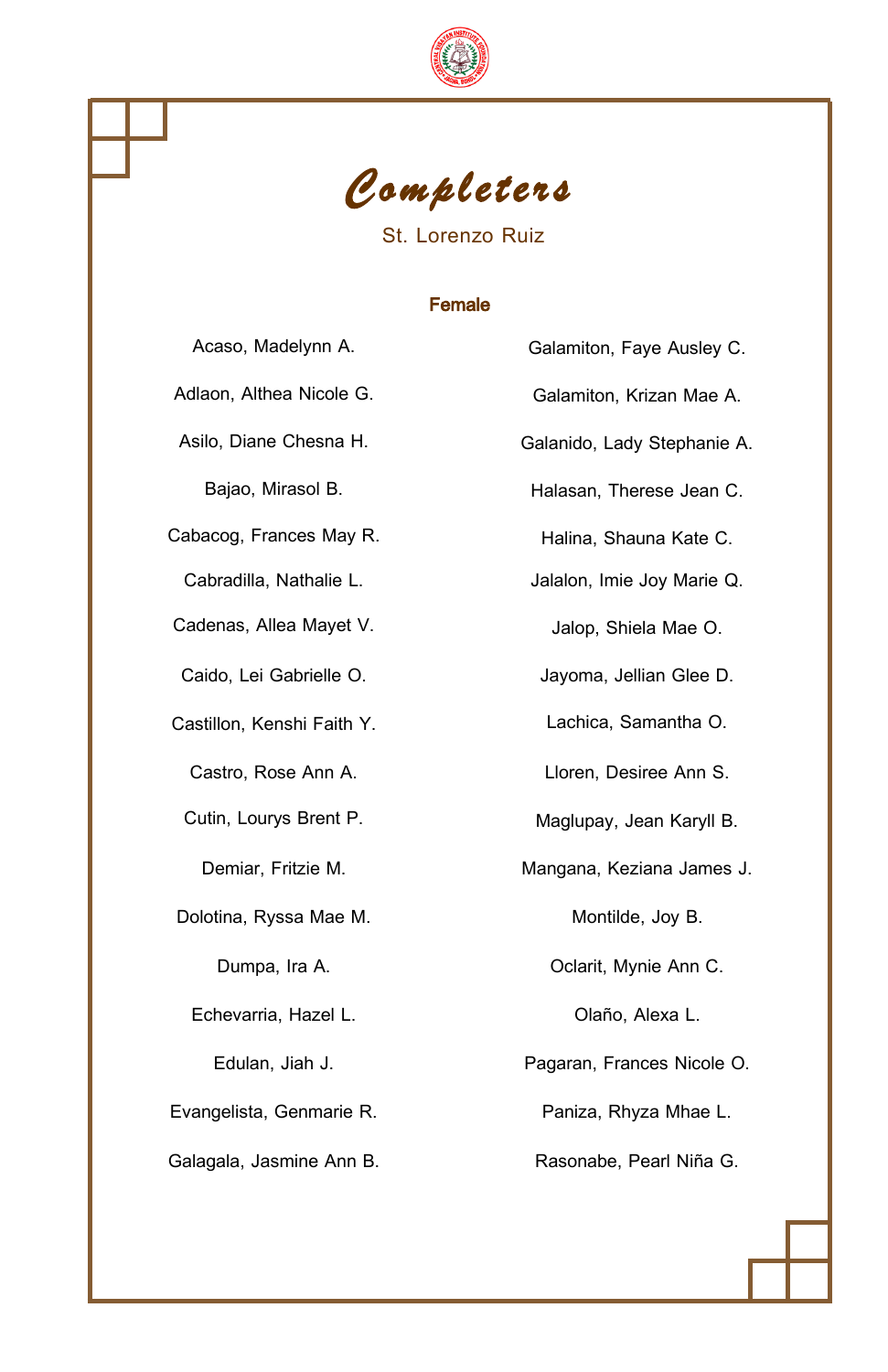



St. Lorenzo Ruiz

### Female

Tavera, Ma. Nikki A.

Sajulga, Grachielle Anne N. Tigbas, Nicole Hannah C. Salabe, Samantha Jean C. Tudtud, Mariela Bernadete D. Staheli, Sylvia M. Virtudazo, CJ R. Tan, Veniz Bianca Visande, Ma. Theressa A.

Male

Aseniero, Christian Ramil C. Madrigal, John Philip Q. Berdin, Jhon Stephen P. Colarit, Khem Benedict M. Galamiton, Meljohn P. **Rica, Sam Barachiel O.** Rica, Sam Barachiel O. Jaminal, Jann Merr C. Salupan, Renzo Philip J. Jamora, Arched Romano M. Trasona, Jared Aaron D.

*Adviser* Ma. Quennie B. Virtudazo, LPT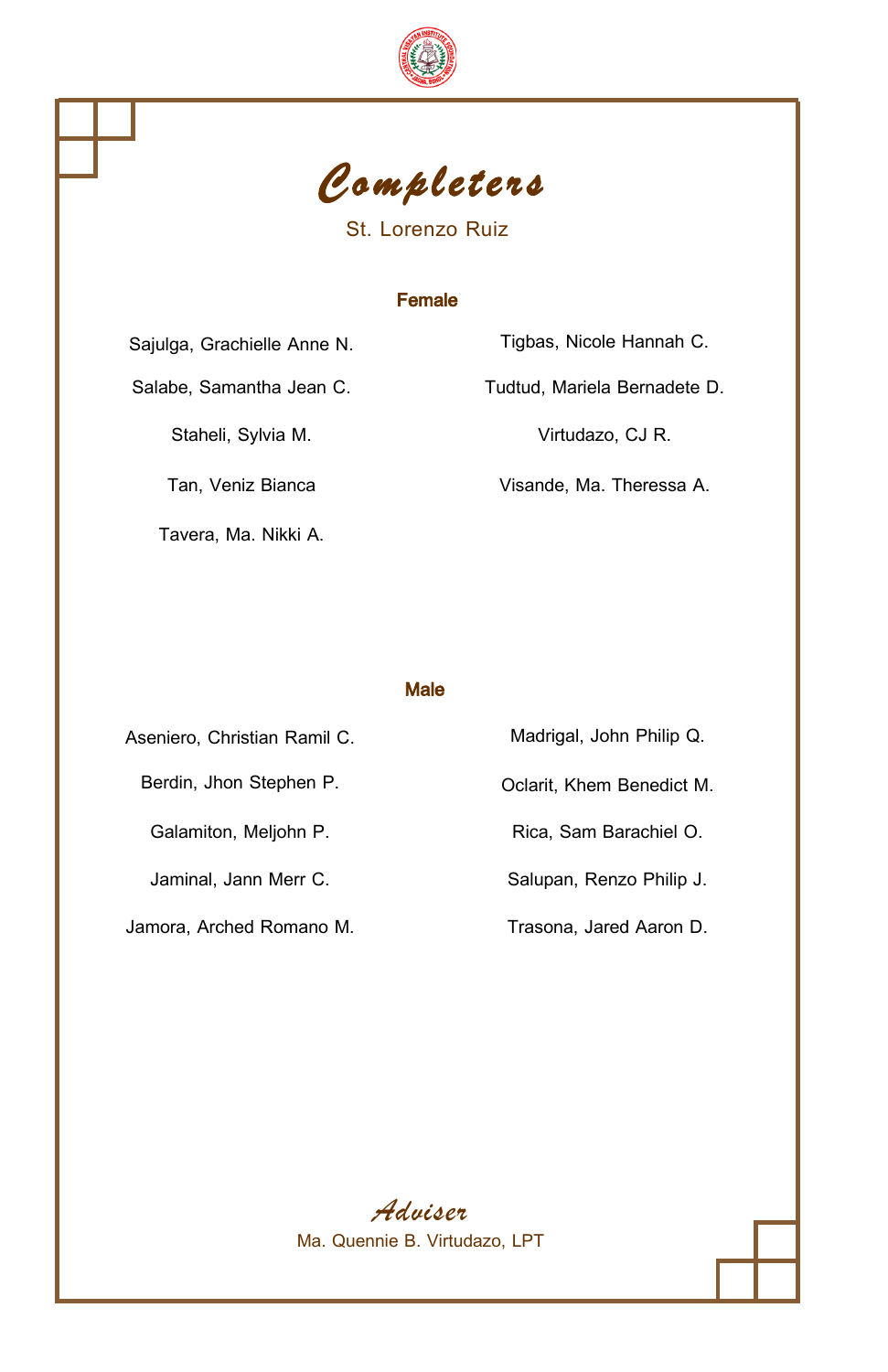



St. Pedro Calungsod

# Female

| Acevedo, Alexel L.          | Ladera, Sophia Avryll C.        |
|-----------------------------|---------------------------------|
| Adag, Angel Margarette R.   | Liao, Ashley Marie A.           |
| Agad, Shenna Marie M.       | Madelo, Belle Kathleen D.       |
| Alonso, Jheny Mariel B.     | Madrona, Erika A.               |
| Bajao, Francisella B.       | Magdasal, Mary Ellyza S.        |
| Bayron, Erica               | Narisma, Nikylla S.             |
| Bihag, Mary Kaye T.         | Obeña, Cristel M.               |
| Biliran, Joanna Marie N.    | Oclarit, Ericka Miggy O.        |
| Cadeliña, Maria Alexa J.    | Pagapong, Caitlyn Mae R.        |
| Edulan, Michelle Valerie G. | Pagaran, Bernadette Michelle M. |
| Erjas, Ma. Teresa A.        | Pagsiat, Mae Jhasmine Faith J.  |
| Esteves, Angela Nicole S.   | Paimalan, Rechelle Ann R.       |
| Galamiton, Roxanne C.       | Palac, Alexa J.                 |
| Galario, Margaret G.        | Rangas, Keisha Gale A.          |
| Geralla, Mary Bliss G.      | Resoginto, Chelsea Marie P.     |
| Jalop, Precious Angela S.   | Sajulan, Thirl Engrid A.        |
| Ladaga, Alyssa Mae B.       | Tabaranza, Ivy Ian P.           |
| Ladera, Desiree I.          | Timbal, Ciara C.                |

| Ladera, Sophia Avryll C.        |
|---------------------------------|
| Liao, Ashley Marie A.           |
| Madelo, Belle Kathleen D.       |
| Madrona, Erika A.               |
| Magdasal, Mary Ellyza S.        |
| Narisma, Nikylla S.             |
| Obeña, Cristel M.               |
| Oclarit, Ericka Miggy O.        |
| Pagapong, Caitlyn Mae R.        |
| Pagaran, Bernadette Michelle M. |
| Pagsiat, Mae Jhasmine Faith J.  |
| Paimalan, Rechelle Ann R.       |
| Palac, Alexa J.                 |
| Rangas, Keisha Gale A.          |
| Resoginto, Chelsea Marie P.     |
| Sajulan, Thirl Engrid A.        |
| Tabaranza, Ivy lan P.           |
| Timbal, Ciara C.                |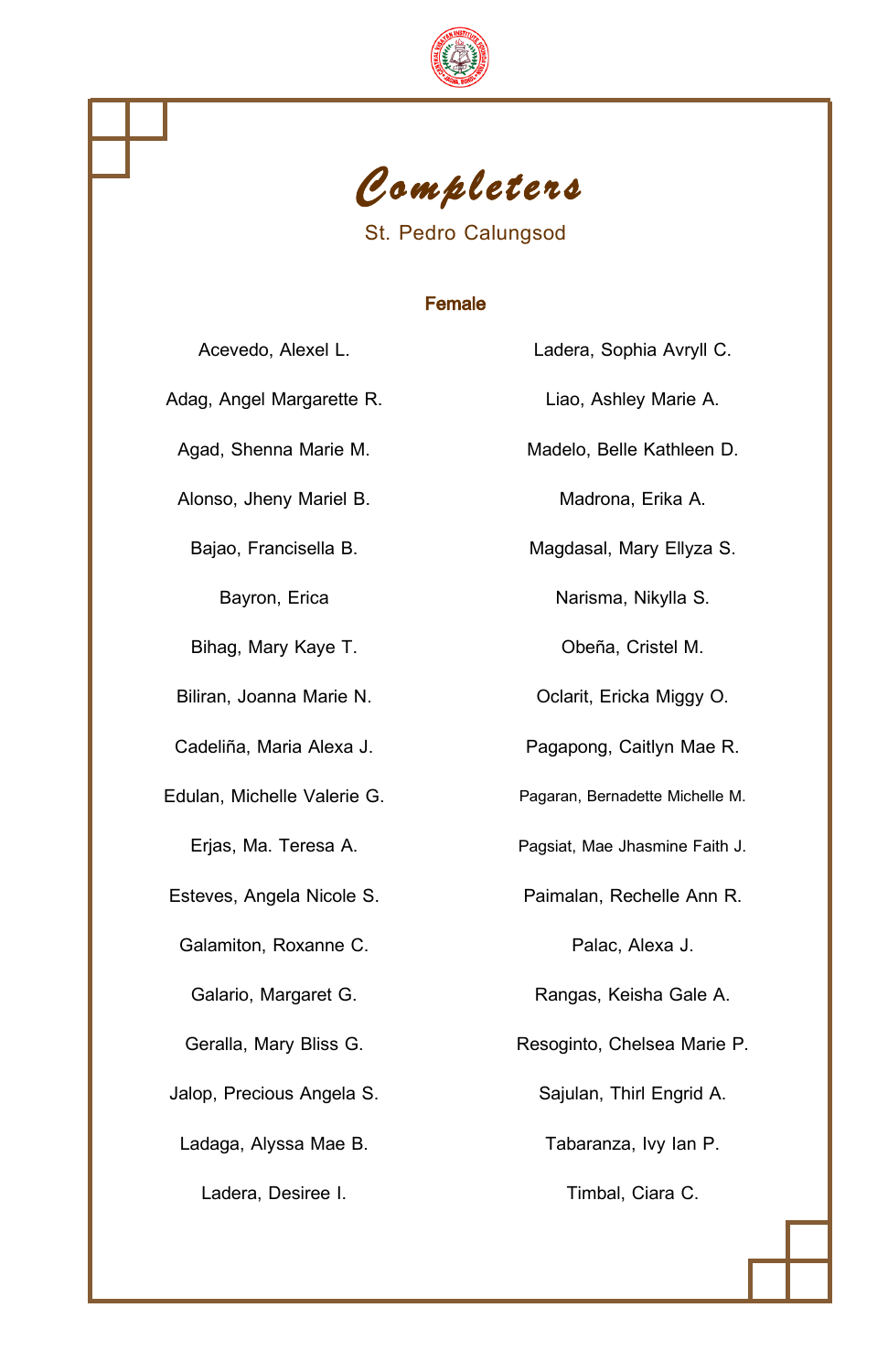



St. Pedro Calungsod

### Female

Virtudazo, Tanya Whoopi T. Wenceslao, Swen Marie D.

Vismanos, Zoelle Marie A.

Male

Jimenez, Jamlech Niño Joshua G. Sajulga, Jereme A.

Lloren, Ace Myrick James Tegli, Sherwin M.

Noronio, Carl James C.

Balo, Lemuel B. **Pasaylo, Gilbert II B.** Dagatan, John Ruel V. Rafols, Vincent G. Fortuna, John Adrian A. **Roche, Mike Eduard C.** Roche, Mike Eduard C. Galiguer, James L. Sagosoy, Harvey R. Ligtas, Jayson C. **Taer**, Nelve Q.

> *Adviser* Sandra Mae G. Lipat, LPT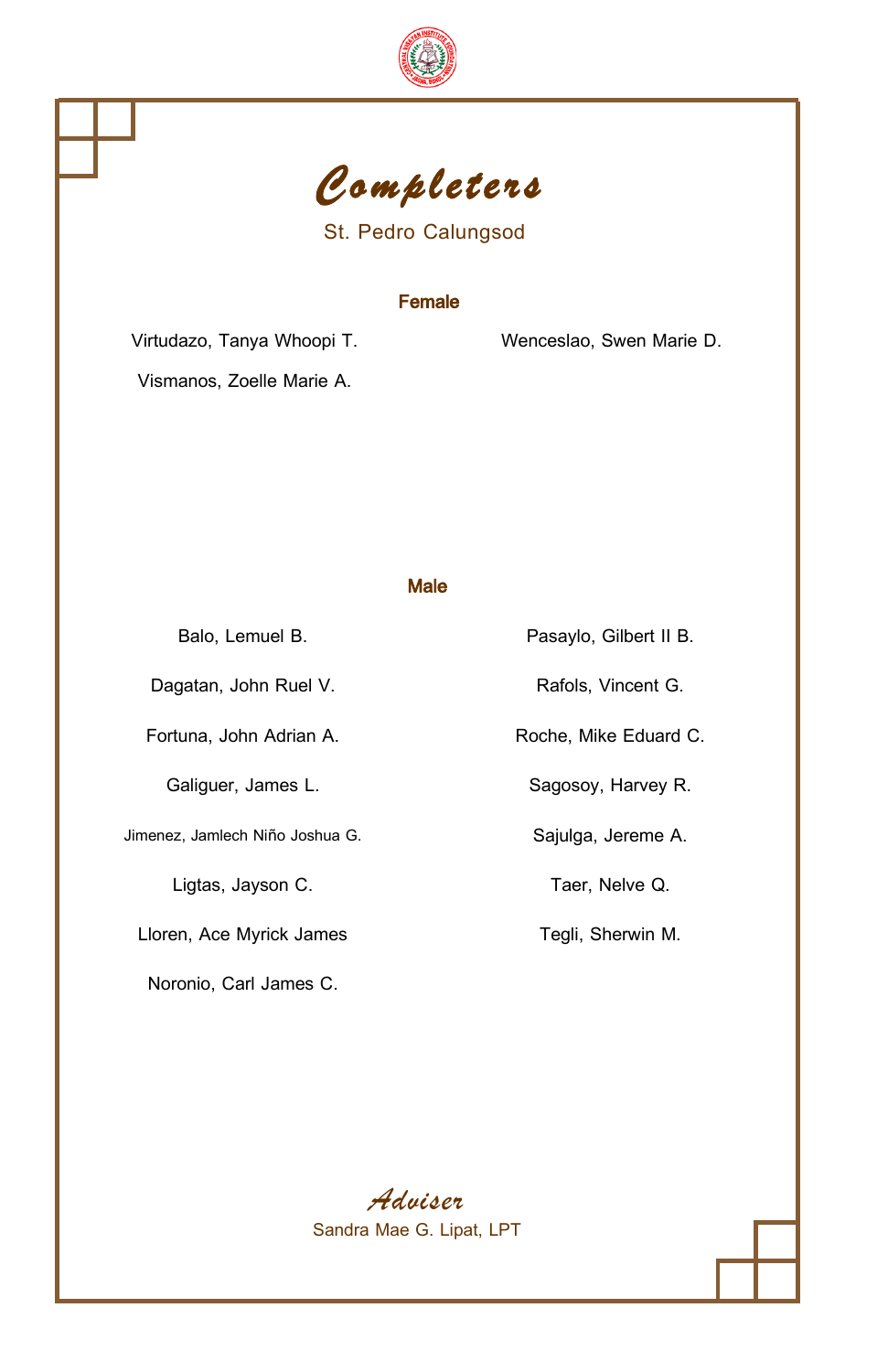



## St. John Paul II

## Female

| Abulag, Angela Marie        |
|-----------------------------|
| Abulag, Angelica Mae        |
| Acdal, Gia Nicole B.        |
| Balaba, Shaina Kastein C.   |
| Berces, Joam Karell B.      |
| Bucog, Rowena J.            |
| Cadua, Angela A.            |
| Chavez, Nethaniah M.        |
| Daguplo, Jennifer Elaine O. |
| Diano, Angela O.            |
| Felisilda, Ivy A.           |
| Galang, Eunice S.           |
| Galindez, Sheena Louise     |
| Guno, Ameerah Bles L.       |
| Jaum, Chefelie Mavial T.    |
| Jimenez, Shiny Lyka C.      |
| Llido, Sweet Faye S.        |

Macas, Josiphin Madera, Caryl A. Nayve, Jamairi L. Nuñez, Babe Bethle Oclarit, Precious Jamie J. Olasiman, Mizy Reign B. Ortega, Rica R. Sajulan, Yllona E. Salabe, Samantha Carla A. Salaga, Ronagin D. Sarabosing, Methusila S. Soliva, Jelieca Marie D. Tadena, Destini H. Veloso, Mary Stefan C.

Lloren, Estelle Gwyneth A.

Virtudazo, Jovy Angeline A.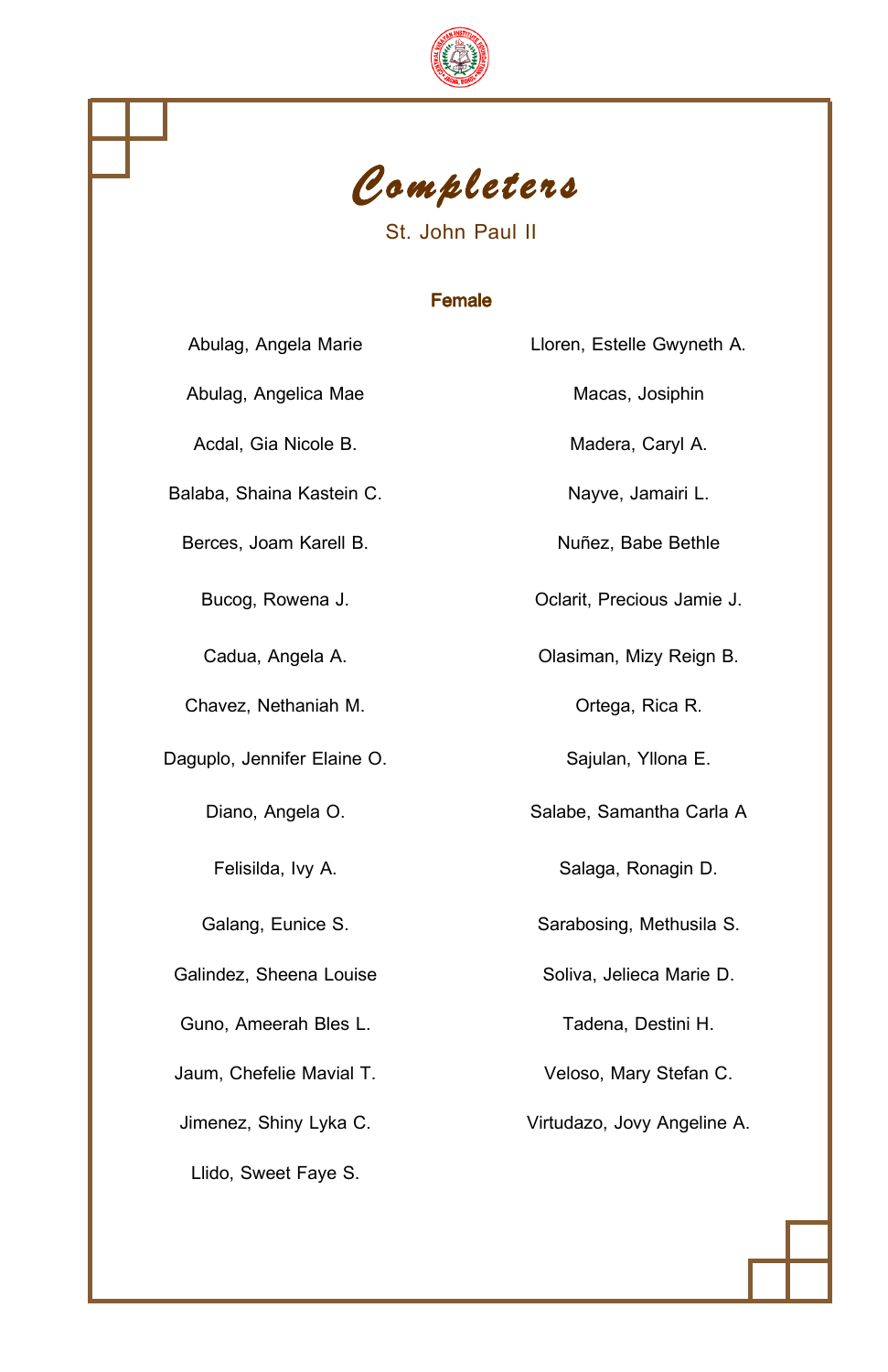



St. John Paul II

### Male

Ampo, Andre Emmanuel V. **Laugo, John C.** 

Beronio, Kenneth C. Collection C. Collection C.

Galendez, Denver C. Salan, Jaymar L.

Galorio, Renzo Frederick N. Salas, John Paul P.

Gono, Raphael Bernard M. Tan, Michael Angelo S.

Gulay, Rheyann Geoff T.

Aco, Donald Niño S. Jumawan, Jhon Alth M.

Arban, Adrian A. Licmo-an, John Henry B.

Boncales, John Marc M. **Pantinople**, Luke Lawrence O.

Butlig, Joecel R. **Ranan**, Miguel Troy R.

Duyac, Dave Aeron M. **Rejas**, Dave Lawrence A.

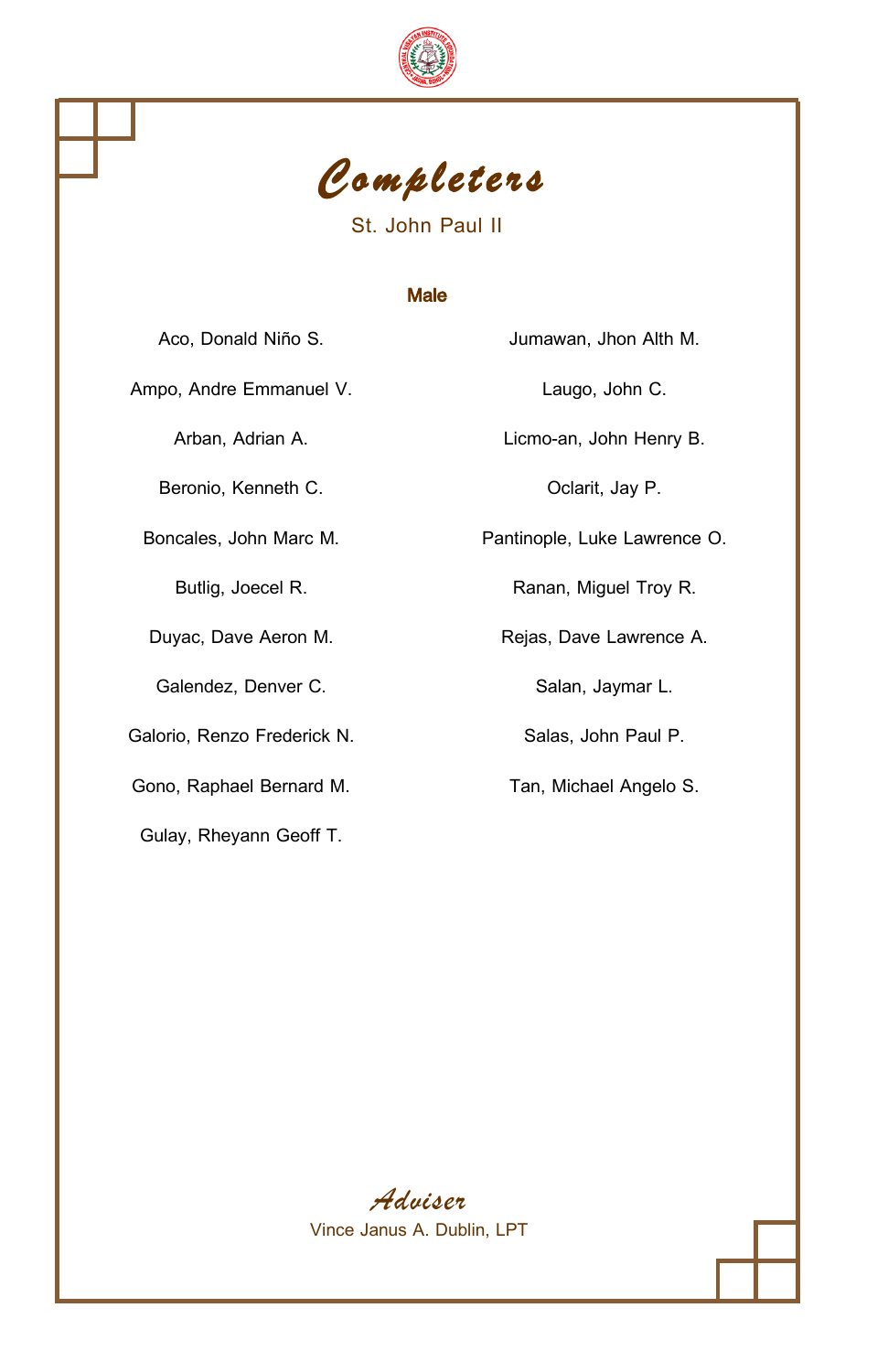



St. Patrick of Ireland

## Female

| Abe-Abe, Khrystyl Jean      | Galendez, Mary Grace D.  |
|-----------------------------|--------------------------|
| Abucejo, Pamela Rose D.     | Gato, May Ann M.         |
| Acabo, Guicela B.           | Jamero, Angel Laurica M. |
| Achas, Joevelle Leah        | Jamora, Maureen Anne A.  |
| Areola, Hiacynth Chanda     | Lloren, Janna Marie B.   |
| Bahan, Maria Whinese B.     | Madera, Asha             |
| Bajamonde, Mikaela Janin O. | Maglupay, Jea Ericka M.  |
| Balanay, Kate S.            | Maramara, Love Joy A.    |
| Bautista, Cheska            | Ranoco, Shiela           |
| Cadorna, Jessa T.           | Renegado, Mylene Riez A. |
| Cagasan, Nyza E.            | Sabit, Raine Rochelle    |
| Cordilla, Mary Madelynn M.  | Salazar, Jana Mikylla M. |
| Cuevas, Mitzi C.            | Sison, Rigel D.          |
| Dapar, Hazel Ann L.         |                          |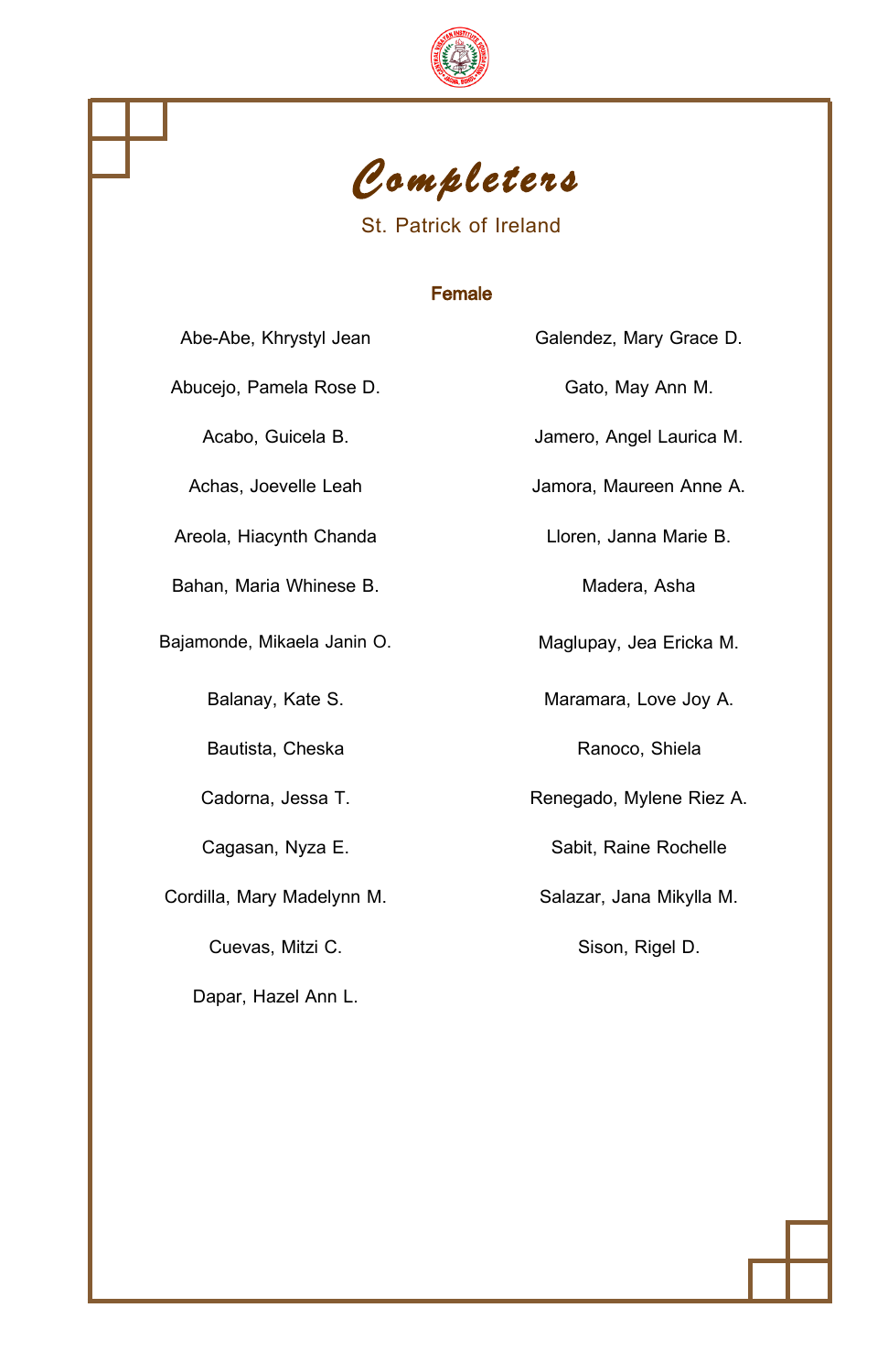



St. Patrick of Ireland

#### Male

Bajao, Vince Janrich **Nuñez**, Louige R.

Diezmanos, Paolo Benedict G. Salas, Earl Francis M.

Espadilla, Red Aldrin A. Sebla, John Kierby S.

Lago, Louise M. **Taer**, Jomari M.

Loquinte, Lord Denielle M. **Zapanta, Lizter H.** Zapanta, Lizter H. .

Acebes, Lawrence A. Narisma, Nathaniel S.

Bergantin, Cris Michael L. Pontawe, Joshua Gabrielle

Besinga, Jul Leyand S. **Rañada, John Evan O.** Rañada, John Evan O.

Buid, Dave Joshua T. **Rosolada**, Mel Sherwin O.

Cadeliña, Justine M. Sajulga, Christian Jay S.

Culaste, Nash G. Salabe, Angelo Jude B.

Galgo, Jemuel A. Tadlas, Johnseen T.

*Adviser* Ma. Anjanette A. Lacaya, LPT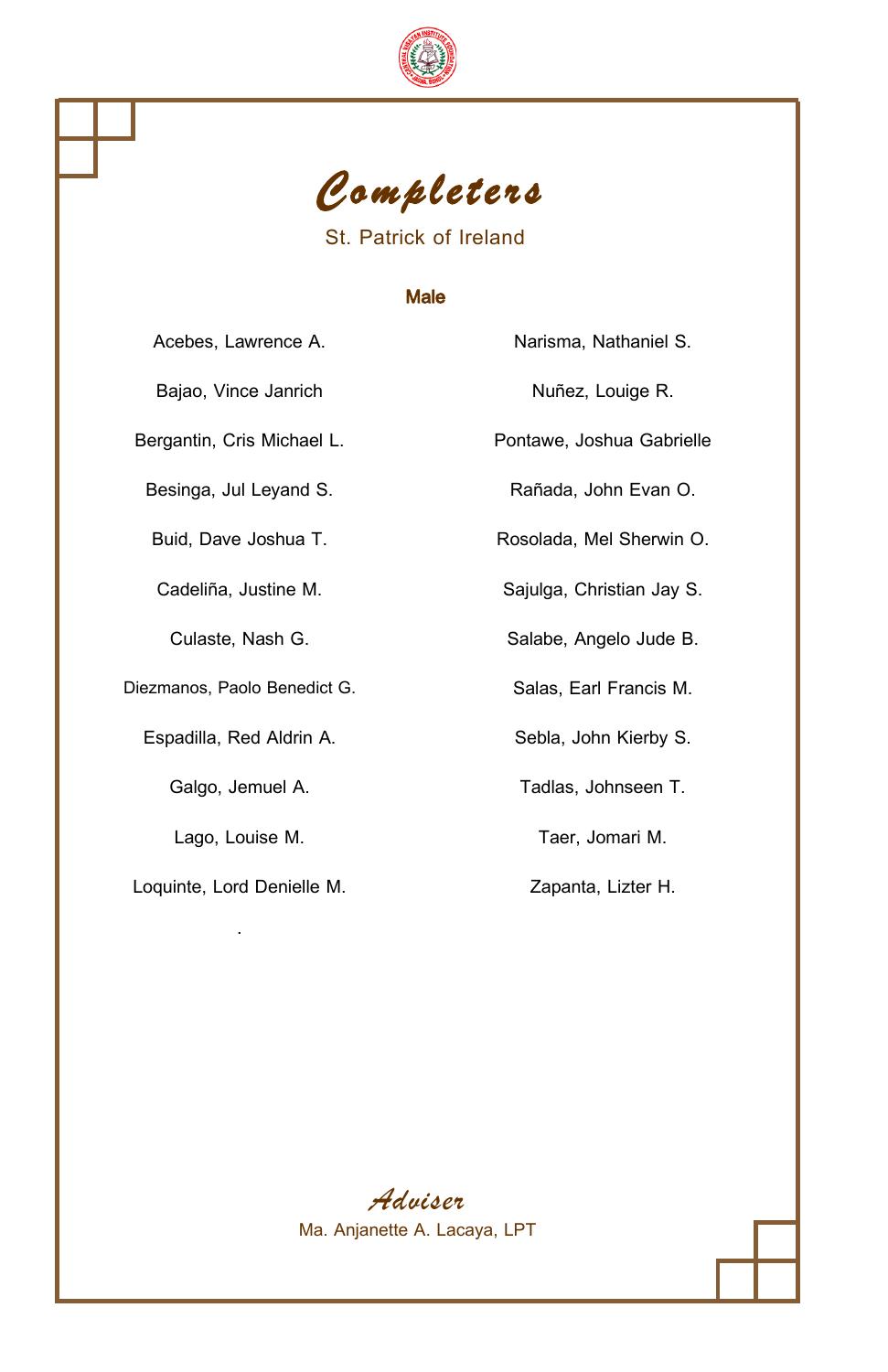



## St. Andrew Kim Taegon

### Female

Acedo, Jeann C. **Galbo, Nikky Antoniette L.** 

Aclan, Althea Kate A. Gamayot, Ada Nicolette L.

Cadeliña, Leonila H. Ranario, Jerlyn P.

Cubin, Jamaica Graciely R. Tadle, Kylah Grace B.

Galagala, Gwyneth P.

Bajuyo, Neizel Zein **Machala Accesso State** Jamora, Jade Patricia E.

Bautista, Cassey Labrador, Renalyn B.

Benito, Alaina M. Navarosa, Cherrylyn

Cadeliña, Katrina Mae Ranido, Breagete Irish C.

Cuadra, Ma. Ruth A. Salan, Althea Mae O.

Eamilao, Celine L. **Viscara**, Dinilyn A.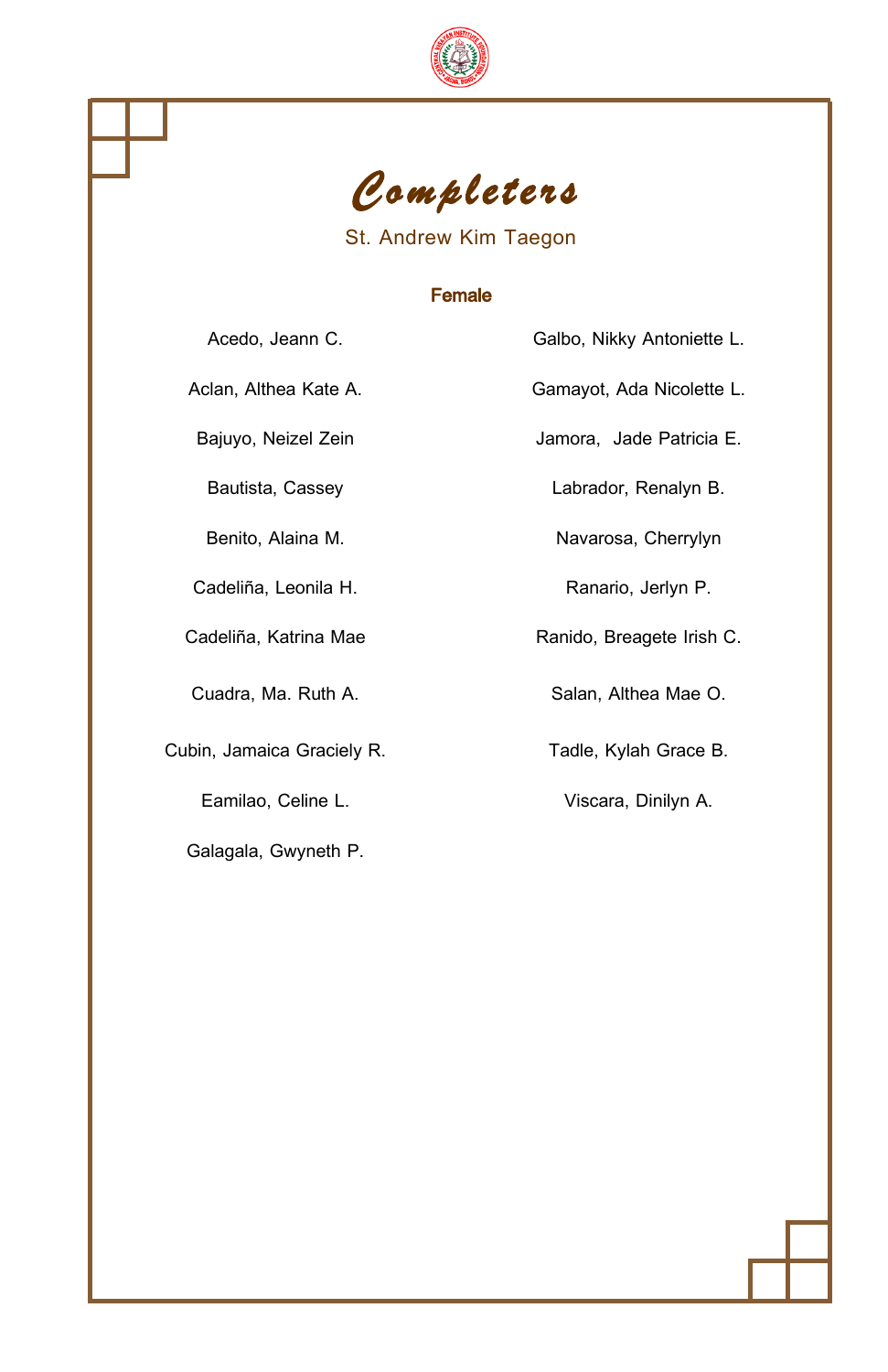



St. Andrew Kim Taegon

### Male

Galamiton, Joseph Ivan A. Ravina, Anthony II B.

Ampong, Jovan M. Licayan, Kristofer A. Arbilon, Nikolai C. **Lumindas**, Reggie Ace S. Baja, Cain Ji P. **Macuse, Christian Isaac D.** Borla, Albert Daniel B. Madrid, Gaus David B. Cadeliña, Myko S. **Cadeliña**, Myko S. **Cadeliña**, Myko S. **Cadeliña**, Jerome C. Codera, John Myl C. Codera, Ivan M. Cruz, Kyle Jansenn G. Cruz, Kyle Jansenn G. Curiba, Marlvin Fred C. Curiba, Opada, June Tristan A. Daguplo, Jude Louie T. **Ravina**, Anthony I B. Galendez, Arjune P. **Rosendal**, Raynold S. Galve, Ian S. Sagusay, James Niño A.

Hinacay, Vincent A. Tan, James Adam N.

Ido, Nathaniel T. Tan, Jasper Ryan G.

Ladores, Kient A. **Timbal, Cg Boy O.** 

*Adviser* Joemil B. Udtohan, LPT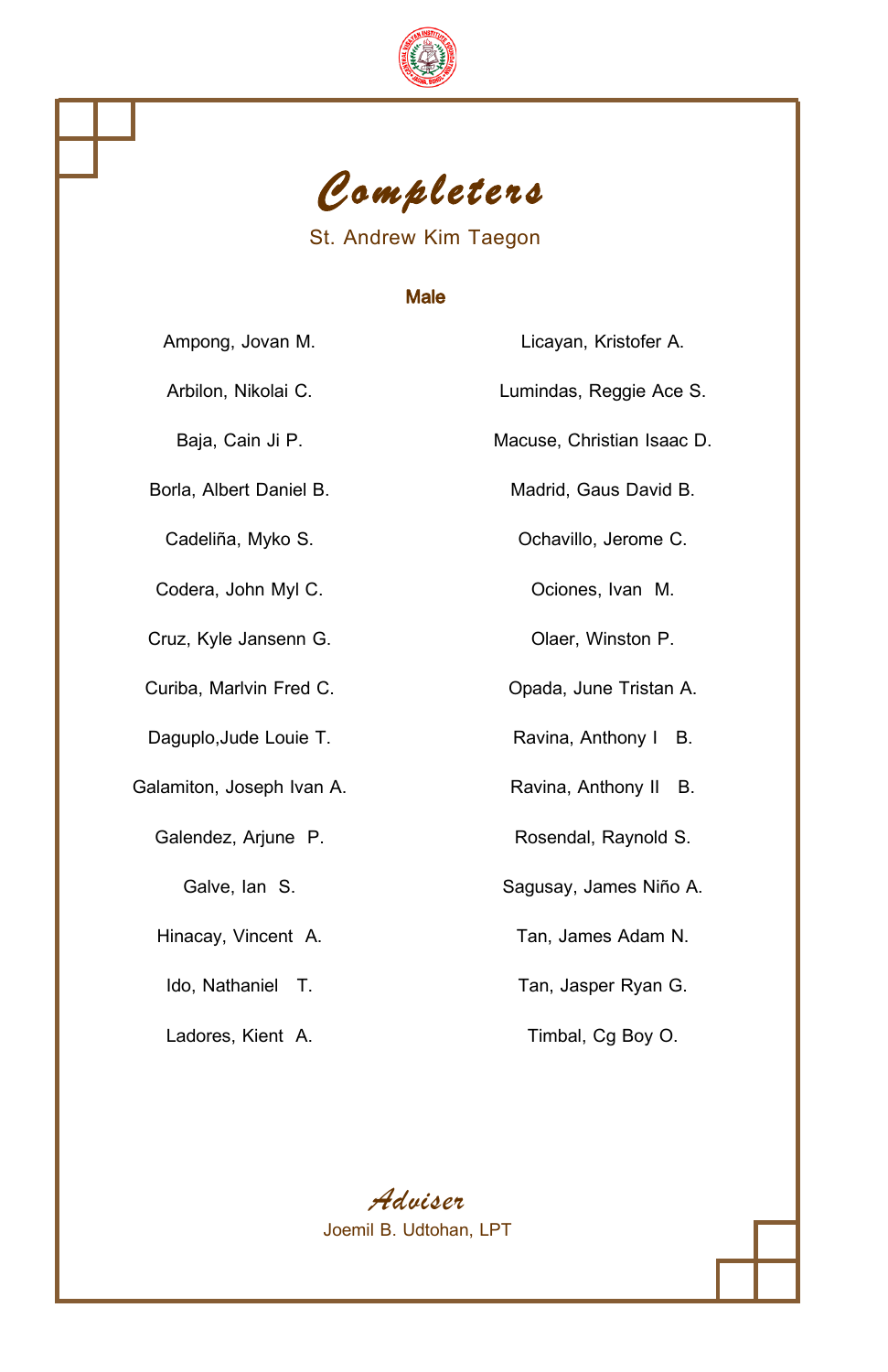



St. Charbel Makhlouf

## Female

Abcede, Jowee Ann C. Malic, Norhani D.

Felisilda, Arvel S. Charles Continuity of Continuity Continuity Ortiz, Fereli Q.

Galope, Elaine C. **C. C. A. S. A. C. A. C. A. C. A. C. A. C. A. C. A. C. A. C. A. C. A. C. A. C. A. C. A. C. A.** 

Handang, Althea Fatima C. Renegado, Mary Angelie O.

Male

| Acebes, Cyril B.       | Aguiman, Allen P.        |
|------------------------|--------------------------|
| Acedo, Dave M.         | Agum, Gideon Rey C.      |
| Acera. Nicole John     | Bolabon, Chad Theo B.    |
| Aceron, Steven Kyle N. | Bucog, Rucel John A.     |
| Acha, Jhayniel D.      | Cabacaba, Ivan Russel V. |
| Aguhar, Steben Renz A. | Cadeliña, Ian Cent C.    |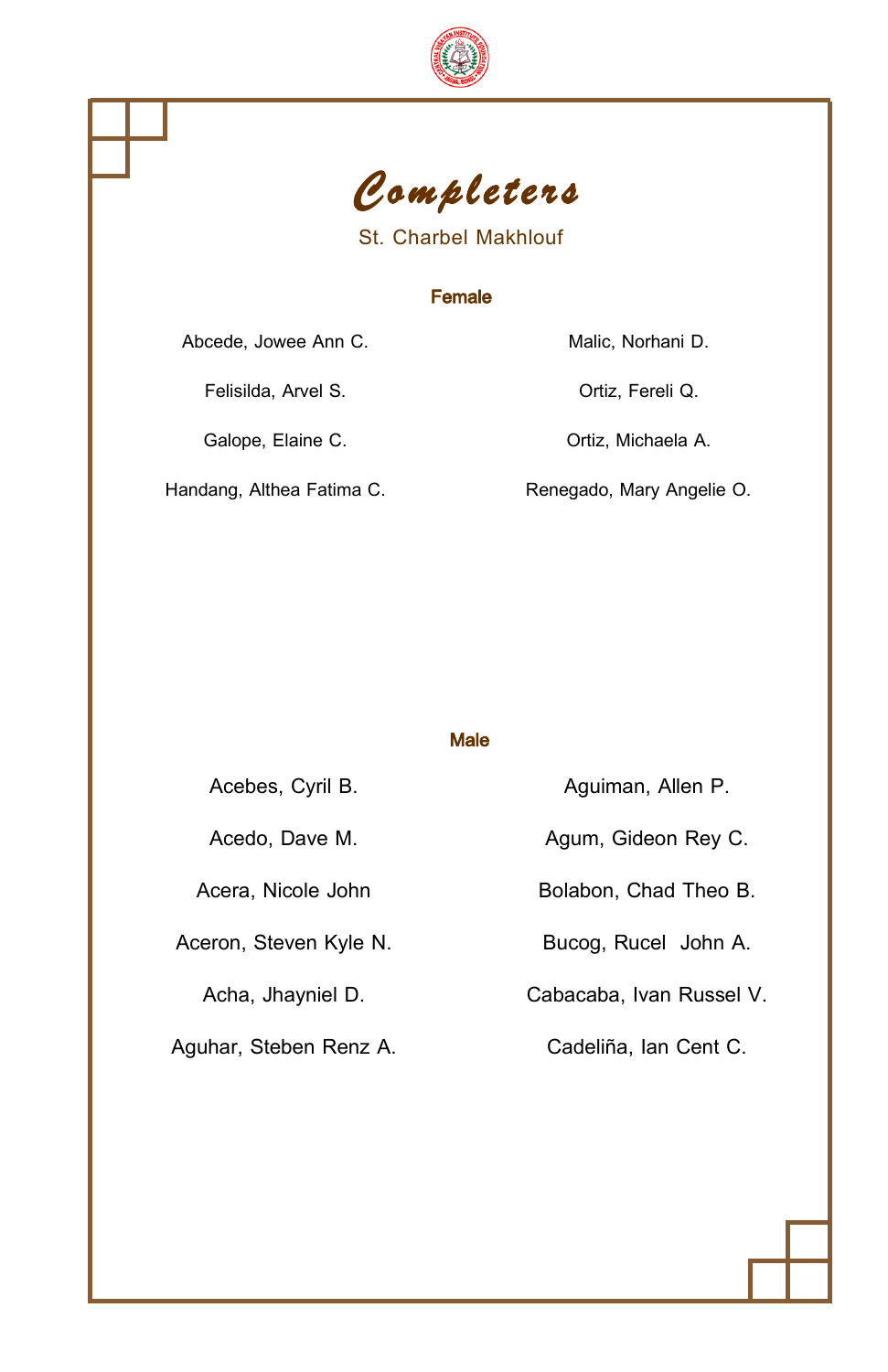



St. Charbel Makhlouf

## Male

Cafe, Mark R.

Cagampang, Reygie H.

Cagas, Jan Leomel Cyril

Cuares, Jeremy Marc R.

Cuba, Jan Meinard L.

Daguplo, Khent Noel M.

Dajoya, Alexander Felippo C.

Dela Cruz, John Joshua L.

Gabaisen, Dinmar B.

Jamila, Marius Liam

| Larbonita, Sean Kyle A.   |  |
|---------------------------|--|
| Leyran, Joel U.           |  |
| Lisondra, Ivan Angelou S. |  |
| Lozano, Reynald James P.  |  |
| Macalos, Abram John G.    |  |
| Madelo, Jezreel James D.  |  |
| Rañoa, Jay Anthony I.     |  |
| Salise, John Stephen      |  |
| Santarita, Justin M.      |  |

Galamiton, Jan Mark R. Timbal, Krist Laurence R.

Gallano, Niño Paul G. Tinga, Janzent Jade R.

Galleros, Cj Lord C. Wapaño, Chrysler M.

*Adviser* Cresent Joseph Q. Owapin, LPT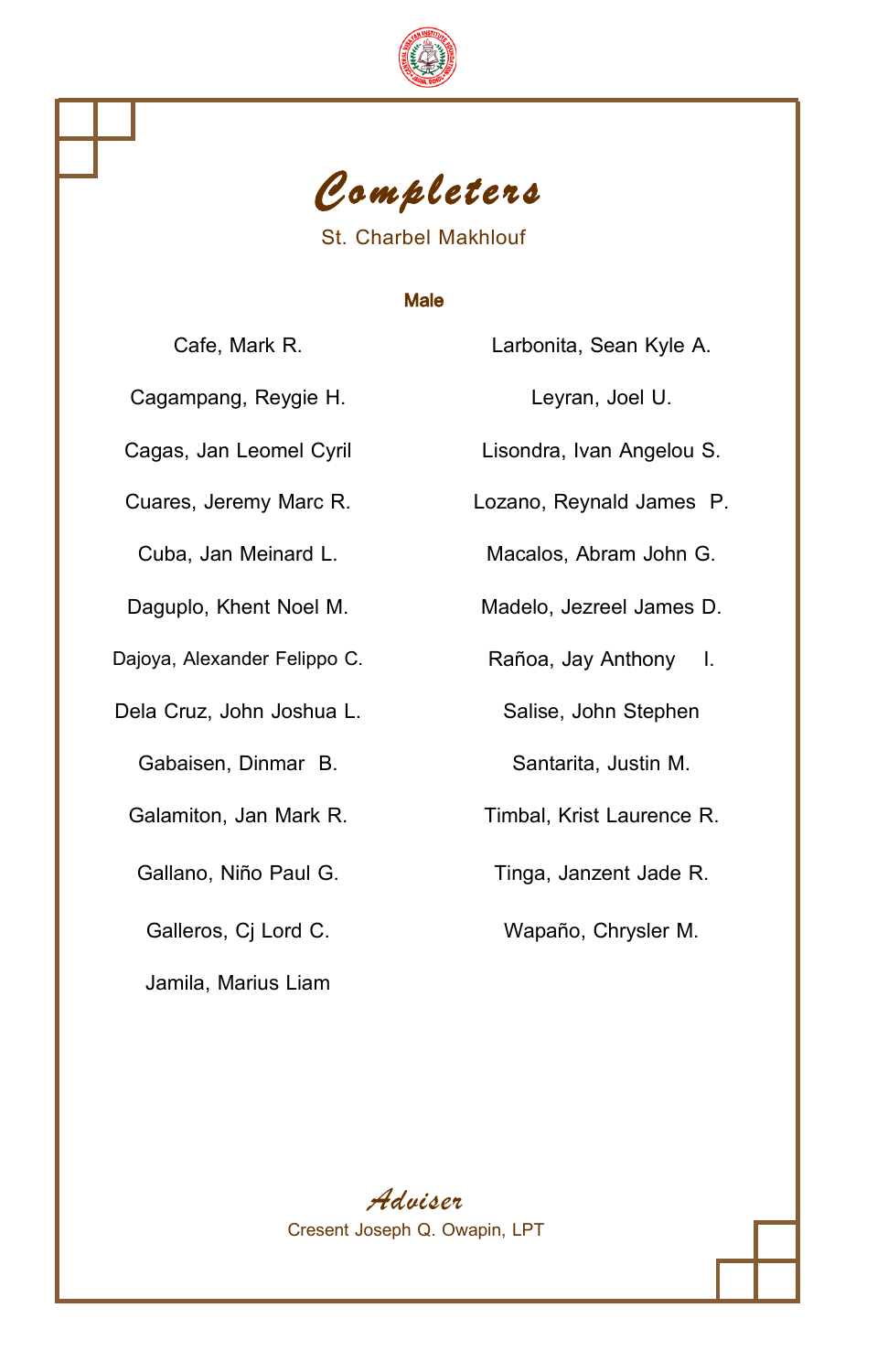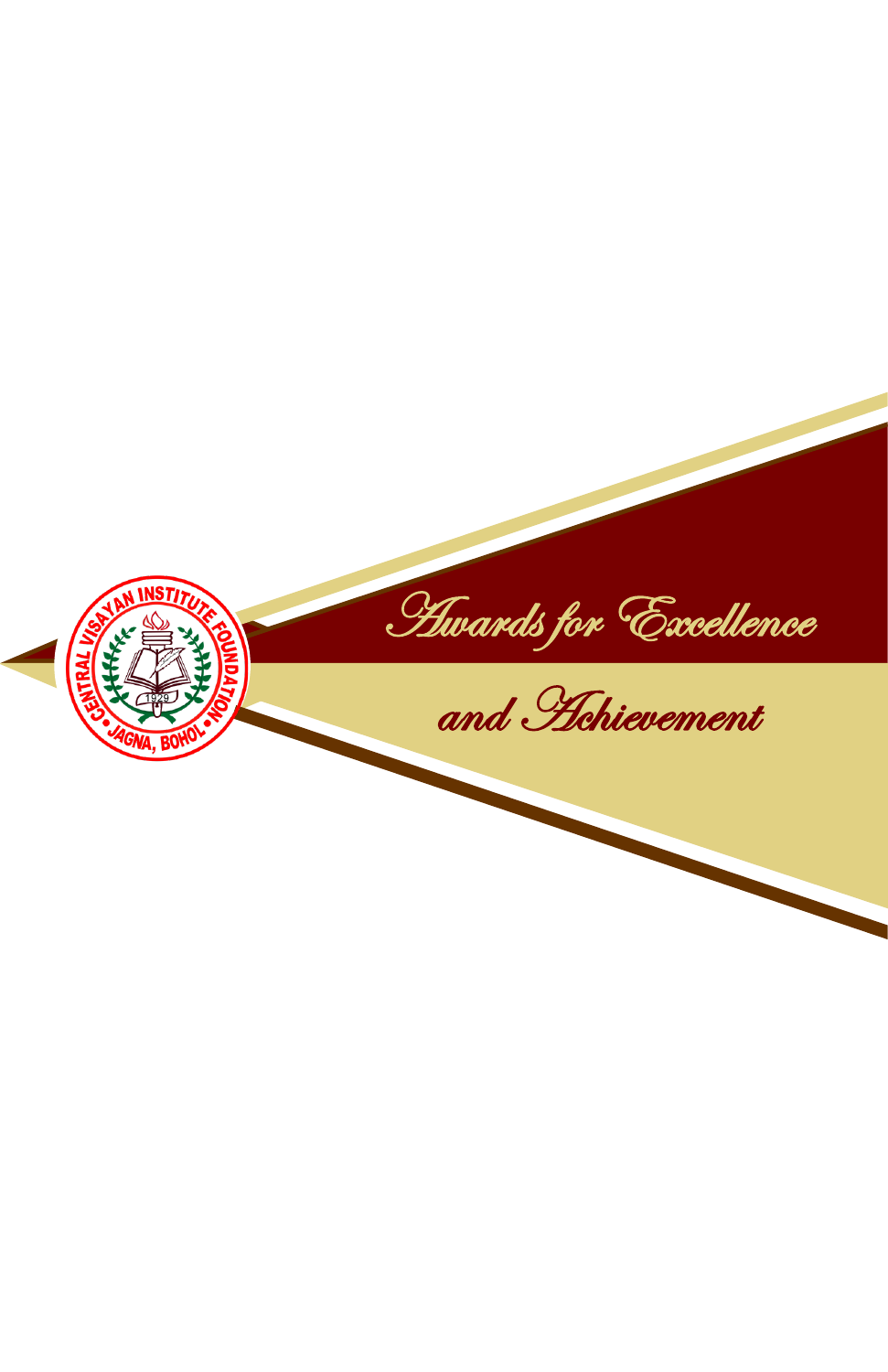

Meritorious Academic Achievement Award

Acaso, Madelynn A. Demiar, Fritzie M. Adlaon, Althea Nicole G. **Dumpa, Ira A.** Dumpa, Ira A. Asilo, Diane Chesna H. **Echevarria, Hazel L.** Bajao, Mirasol B. **Edulan**, Jiah J. Cabacog, Frances May R. Evangelista, Genmarie R. Cabradilla, Nathalie L. Galagala, Jasmine Ann B. Cadenas, Allea Mayet V. Galamiton, Faye Ausley C. Caido, Lei Gabrielle O. Galamiton, Krizan Mae A. Castillon, Kenshi Faith Y. Galanido, Lady Stephanie A. Cutin, Lourys Brent P. **Halina**, Shauna Kate C.

Castro, Rose Ann A. Halasan, Therese Jean C.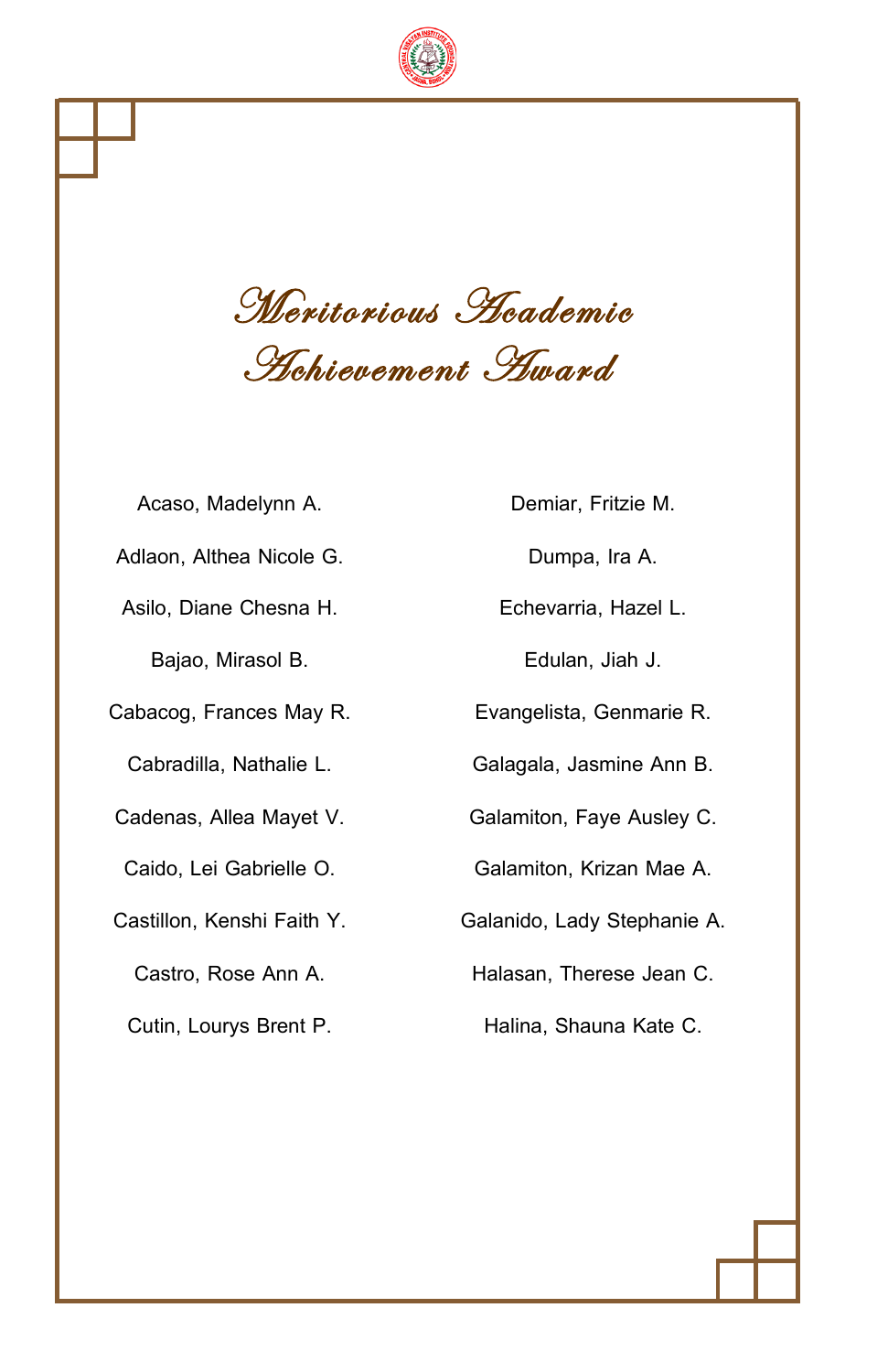

Meritorious Academic Achievement Award

| Jalalon, Imie Joy Marie Q.  | Salabe, Samantha Jean C.     |
|-----------------------------|------------------------------|
| Jalop, Shiela Mae O.        | Staheli, Sylvia M.           |
| Jayoma, Jellian Glee D.     | Tan, Veniz Bianca            |
| Lachica, Samantha O.        | Tavera, Ma. Nikki A.         |
| Lloren, Desiree Ann S.      | Tigbas, Nicole Hannah C.     |
| Mangana, Keziana James J.   | Tudtud, Mariela Bernadete D. |
| Montilde, Joy B.            | Virtudazo, CJ R.             |
| Olaño, Alexa L.             | Visande, Ma. Theressa A.     |
| Pagaran, Frances Nicole O.  | Edulan, Michelle Valerie G.  |
| Rasonabe, Pearl Niña G.     | Ladera, Desiree I.           |
| Sajulga, Grachielle Anne N. | Madelo, Belle Kathleen D.    |
|                             |                              |